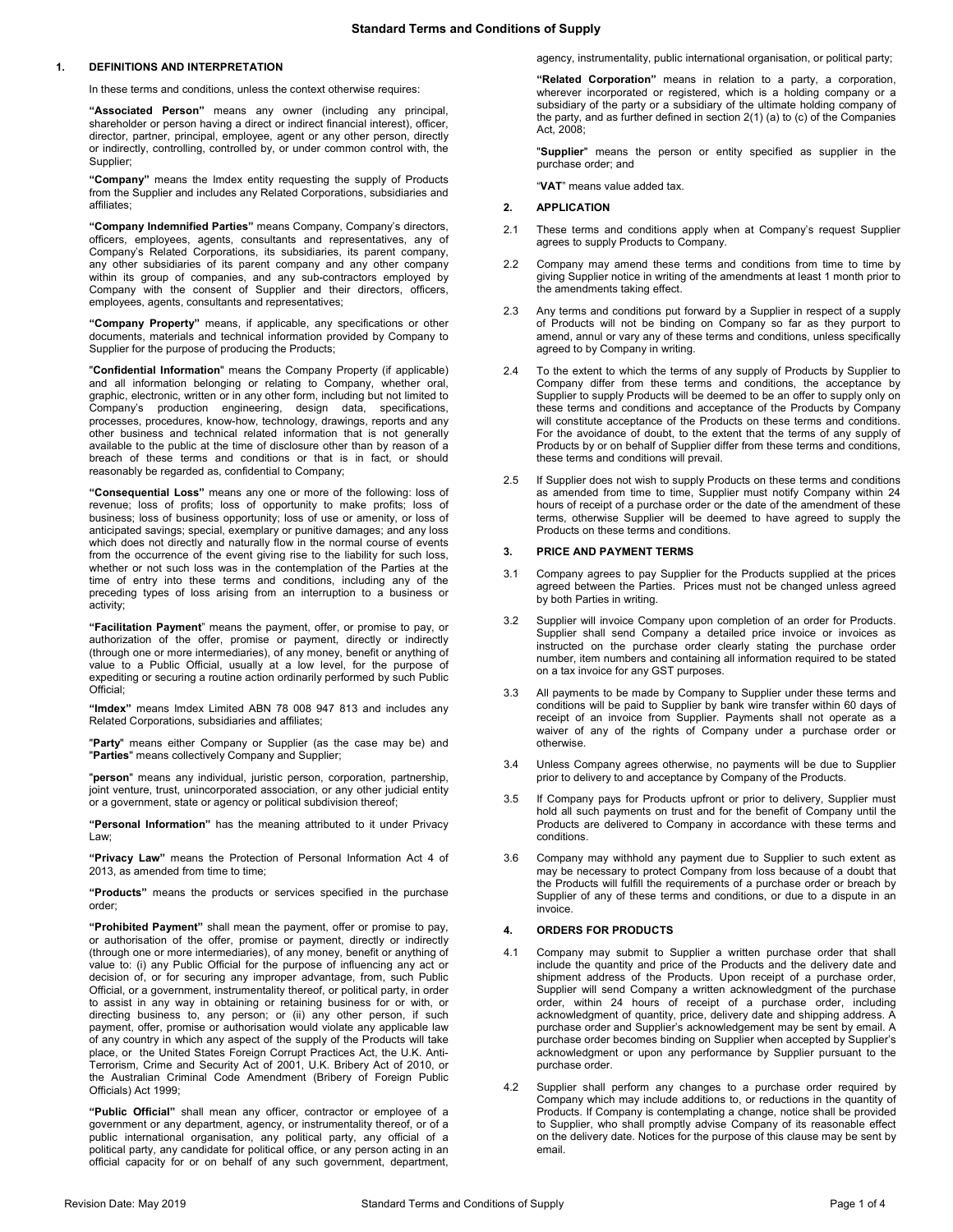4.3 No change shall be accepted by Company and Company shall not be liable to make any payment therefore to Supplier unless such change has been authorized by Company in writing.

## **5. COMPLETION AND DELIVERY**

- 5.1 Time is of the essence in regard to these terms and conditions, the delivery date and all of Supplier's obligations.
- 5.2 Supplier agrees to deliver the Products to Company pursuant to delivery schedules which may, from time to time, be provided by Company. Supplier shall be responsible to deliver any Products ordered by Company to support Company's production schedule as notified to Supplier from time to time. Supplier shall meet all delivery dates, specifications and quantities as set forth in any acknowledged purchase order pursuant to claus[e 4.1.](#page-0-0)
- 5.3 Supplier shall provide at its own expense such information concerning status and progress of the Products as Company shall deem necessary to ensure that the Products will be delivered by the delivery date. If Supplier expects any delays in the delivery of the Products, it shall immediately notify Company and provide Company with a written action plan to remedy such delay. The provision of such notice and action plan by Supplier to Company shall in no way relieve Supplier of any of its obligations under these terms and conditions and shall not operate as a waiver of any of the rights of Company under these terms and conditions.
- <span id="page-1-0"></span>5.4 Supplier shall take all necessary precautions to ensure that all Products delivered to Company are packaged in a safe and sufficient manner so as to avoid damage or loss to the Products whilst in transit and until delivered. Packaging of the Products shall comply with all applicable statutory requirements and/or codes of practice. Supplier shall indemnify Company and Company Indemnified Parties in respect of any and all loss, expense, damage claim and liability incurred by Company Indemnified Parties arising in connection with any breach of Supplier's obligations under this claus[e 5.4](#page-1-0)**.**

# **6. TITLE OR OWNERSHIP AND RISK**

- <span id="page-1-1"></span>6.1 Title in the Products shall pass to Company either: (a) When the Products or part thereof are first identifiable as being appropriated to the order or; (b) upon payment of the relevant invoice by Company or; (c) upon acceptance of the Products by Company at the specified delivery point, whichever occurs first.
- 6.2 Notwithstanding passage of title (in whole or in part) on the occurrence of clause [6.1](#page-1-1) (a) or (b), risk shall remain with Supplier until delivery or acceptance of the Products by Company in accordance with the provisions of the purchase order, whichever shall be the later.
- 6.3 All materials or equipment to be incorporated in the Products the title of which has passed to Company shall be clearly marked by Supplier as Company property and shall be stored separately from Supplier's property.

## **7. QUALITY AND DESCRIPTION**

- 7.1 The supply of Products by Supplier to Company shall: (a) conform strictly as to quantity, quality, description and specification with the particulars stated in the relevant purchase order and with all applicable statutory requirements; (b) be of sound materials and workmanship; (c) be in strict compliance with the Company Property and any other samples, patents, drawings or specifications provided by Company (if applicable); (d) be fit for the purpose for which it is supplied under the relevant purchase order.
- 7.2 All work performed by Supplier under these terms and conditions shall be performed by suitably qualified and competent personnel and all equipment and tools used shall at all times be maintained in first class operating condition by Supplier.

# **8. DEFECTS AND WARRANTY**

- 8.1 Supplier expressly warrants to Company that Products manufactured by Supplier and supplied to Company shall be: (a) supplied with due care and skill using the standard of diligence that would reasonably be expected from a prudent, expert and experienced provider of Products which are similar to the Products; (b) of merchantable quality and fit for the purpose for which they are designed; and (c) free from defects in material and workmanship as of the date of delivery of such Products to Company and for a period of 12 months from this date ("Warranty Period").
- 8.2 Supplier shall be responsible for remedying at its expense any defect that may arise in the Products within the Warranty Period. Supplier shall guarantee for a further period of 12 months all remedial work carried out under this warranty. Where a defect arises within the Warranty Period but does not become apparent until that period has expired, Supplier's liability shall not cease merely because Company has been unable to give notice of the defect to Supplier within the Warranty Period. If any defects which Supplier is obliged to remedy under this clause, are not remedied within a reasonable time, or circumstances render it impracticable for Supplier to do the same, Company may do so itself or authorise others to do the same, and Supplier shall reimburse Company for all costs arising there from.
- 8.3 Supplier warrants that any and all information provided to Company in respect of Products supplied or to be supplied to Company is accurate, complete and sufficient.
- 8.4 These warranties and Company remedies under this clause are in addition to any other rights and remedies of Company pursuant to applicable law and equity.

# **9. INSPECTION AND TESTING**

- 9.1 Company and its representatives shall at all times be granted access to any premises of Supplier and be allowed to: (a) inspect and test the Products at any time prior to acceptance or delivery, whichever shall be the later; and (b) audit Supplier management systems, operations and production process used to manufacture the Products for the purposes of ensuring satisfactory product quality. Unless otherwise specified, all Products will be subject to final inspection and acceptance by Company.
- 9.2 Company and its representatives shall have full power to reject any Products it considers to be defective or inferior in quality of material or workmanship and/or not in accordance with Company's specifications or Company Property (if provided). Any work so rejected shall immediately be replaced or corrected as required by Company or its representatives, at Supplier's expense.

# **10. SUPPLIER COVENANTS**

- 10.1 Supplier covenants and agrees that it will:
	- (a) Comply with all applicable laws, regulations, customs requirements and other legal requirements from time to time in force and which are binding on it or Company, the business operations of it or Company or any of its property or the property of Company;
	- (b) Require its employees to use devices, guards, and proper safe operating procedures as are prudent in connection with the supply of the Products;
	- (c) Not remove or modify, nor permit the removal or modification of, any safety device, guard or warning sign;
	- (d) Not supply:
		- (i) any items that are on any prohibited product list provided by Company to Supplier from time to time;
		- (ii) any items with components exceeding the amounts on any restricted product list provided by Company to Supplier from time to time; nor
		- (iii) any items prohibited under applicable laws or regulations;
	- (e) and it will procure that its Associated Persons will:
		- (i) not make, and has not made, in connection with any aspect of the supply of the Products or any other transaction involving the Supplier, any Prohibited Payment. Further, to the knowledge and belief of Supplier no other person has made or will make any Prohibited Payment in connection with any aspect of the supply of the Products or any other transaction involving Company;
		- (ii) comply with the United States Foreign Corrupt Practices Act, the U.K. Anti-Terrorism, Crime and Security Act of 2001, U.K. Bribery Act of 2010, and the Australian Criminal Code Amendment (Bribery of Foreign Public Officials) Act 1999;
		- (iii) comply with any anti-corruption laws of any country where any aspect of the supply of the Products takes place. It is the intent of this clause that no Prohibited Payments will be made by Supplier which would have the purpose or effect of public or commercial bribery, pay-offs, corruption, kickbacks or other unlawful or improper means of obtaining or retaining business for or with, or directing business to, the Supplier or its Related Corporations;
		- (iv) Not become:
			- A. a Public Official, in any country where any aspect of the supply of the Products will take place;
			- B. a member of the family of such a Public Official; nor
			- C. a nominee for any Public Official;
		- (v) Not, in connection with any aspect of the supply of the Products or any other transaction involving Company or its Related Corporations, make any Facilitation Payment;
		- (vi) Not:
			- A. use forced labour, regardless of its form;
			- B. employ any person below the age of 15 (or younger if provided for in any applicable law), unless it is part of a government approved job training, apprenticeship or other program that would be clearly beneficial to its participants; nor
			- C. engage in physically abusive disciplinary practices; and
		- (vii) Comply with any of Company's policies provided by Company to Supplier from time to time.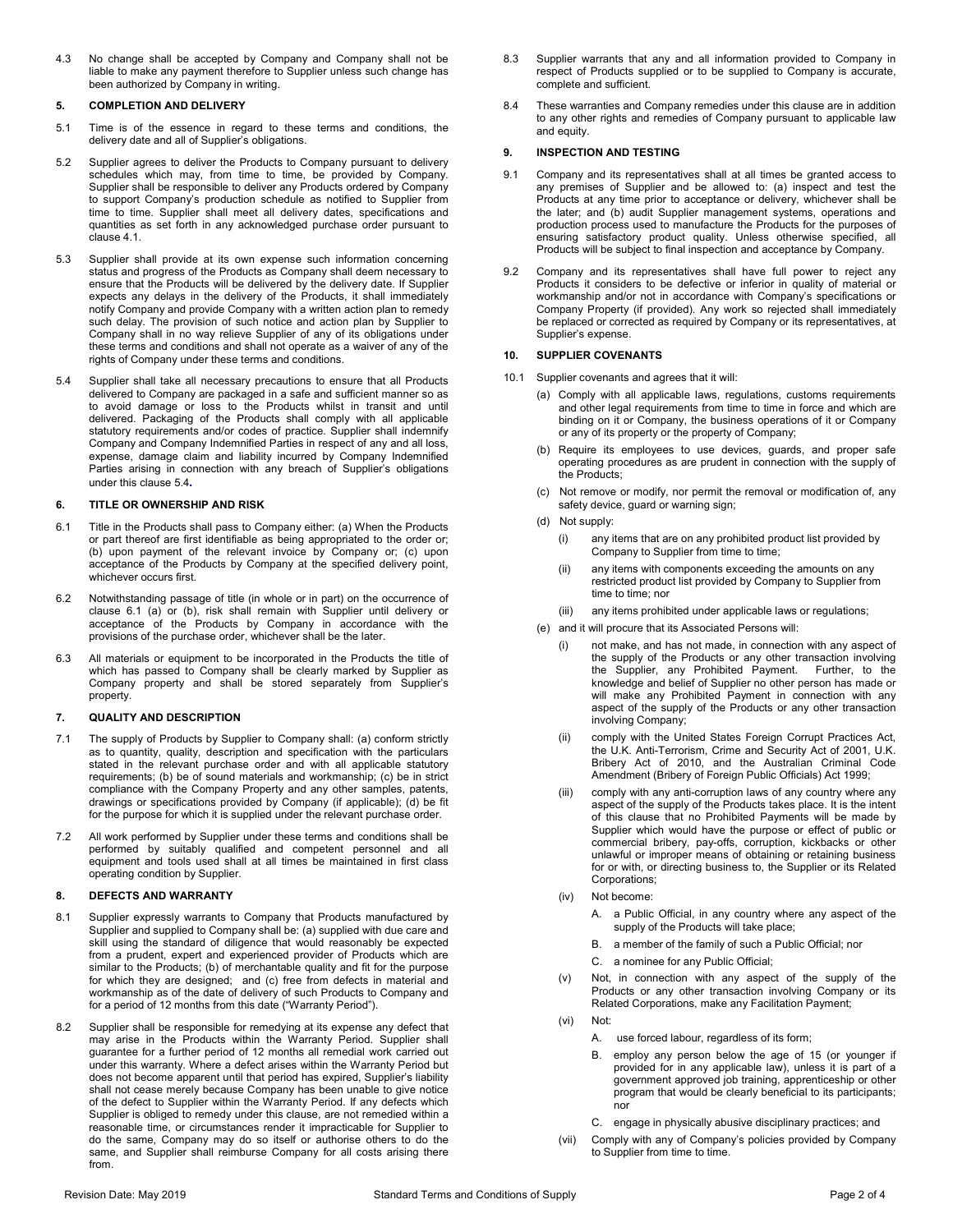# **11. COMPANY PROPERTY**

- 11.1 If Company provides any Company Property to Supplier: (a) Supplier shall only use the Company Property for the purpose of producing and supplying the Products to Company; (b) Supplier agrees to use the Company Property only in accordance with these terms and conditions; (c) Supplier will not use the Company Property to produce Products for sale to any other party without Company's prior written consent; (d) Supplier will maintain the Company Property in its original operating condition except for ordinary wear and tear; and (e) Supplier agrees to immediately notify Company on any and all conditions that may require Company Property maintenance or repair.
- 11.2 Supplier acknowledges and agrees that all Company Property shall be and remain the exclusive property of Company and no right, title or interest in the Company Property shall transfer to Supplier at any time.
- 11.3 Supplier shall indemnify Company and Company Indemnified Parties in respect of any and all loss, expense, damage, claim and liability incurred by Company Indemnified Parties arising in connection with the operation, handling, or transportation of any Company Products while the Company Products are in the possession or control of Supplier.

## **12. LIABILITY AND INDEMNITY**

- 12.1 Company shall not be liable to the Supplier or any of its Related Corporations, affiliates or representatives for any Consequential Loss.
- <span id="page-2-1"></span>12.2 Subject to clause [12.3](#page-2-0) the Supplier will indemnify (and keep indemnified) Company and Company's Indemnified Parties from and against all liabilities and costs suffered or incurred by Company arising directly or indirectly from any:
	- (a) breach by the Supplier or its personnel of these terms and conditions;
	- (b) negligent act or omission by the Supplier or its personnel arising out of or in any way related to the supply of the Products;
	- (c) breach by Supplier of any third party's intellectual property rights in the supply of the Products;
	- (d) false, incorrect, inaccurate, incomplete or misleading information provided by Supplier to Company whether in respect of the Products or otherwise; and
	- (e) claim made against Company by any of the Supplier's personnel in respect of relevant legislation concerning income tax, workers' compensation, annual leave, long service leave, superannuation or any applicable award, determination or agreement of a competent industrial tribunal.
- <span id="page-2-0"></span>12.3 The Supplier will not be liable under clause [12.2](#page-2-1) to the extent that the liability was caused, or contributed to, by (as the case requires) the negligent acts or omissions or willful misconduct of Company or its Related Corporations.

## **13. INSURANCE**

13.1 Supplier shall ensure that it carries and maintains appropriate insurance, with insurers acceptable to Company, including but not limited to: (a) employer's liability insurance and workmen's compensation insurance as appropriate to comply fully with all applicable laws; (b) automobile public and passenger liability insurance having unlimited indemnity; and (c) general liability insurance having a limit of not less than USD \$5 million equivalent combined single limit any one occurrence covering all operations of the insured including without prejudice to the foregoing generally the contractual liabilities assumed herein. Supplier shall ensure that all such insurances waive all rights of subrogation against Company. Supplier shall remit certificates evidencing said insurances, confirming names of insurers, policy numbers and expiration dates upon the request of Company.

### **14. CONFIDENTIALITY AND INTELLECTUAL PROPERTY**

- <span id="page-2-2"></span>14.1 Supplier may receive, possess or otherwise acquire Confidential Information of Company and Supplier acknowledges that the Confidential Information is the property of, confidential to and a trade secret of Company. Supplier must:
	- (a) keep the Confidential Information confidential and not directly or indirectly disclose, divulge or communicate that Confidential Information to, or otherwise place that Confidential Information at the disposal of any other person without the prior written approval of Company;
	- (b) take all steps to secure and keep secure all the Confidential Information coming into its possession or control;
	- (c) not use the Confidential Information for its personal benefit or for the benefit of any person or entity other than Company and only use the Confidential Information to the extent necessary to perform its obligations under these terms and conditions;
	- (d) not memorise, modify, reverse engineer or make copies, notes or records of the Confidential Information for any purpose other than in

connection with the performance of its obligations under these terms and conditions;

- (e) only disclose Confidential Information to those of its employees strictly on a "need to know basis" for the purpose of performing its obligations under these terms and conditions; and
- (f) take all steps to ensure that its employees comply at all times with the terms of this claus[e 14.1.](#page-2-2)
- 14.2 Immediately on the written request of Company for any reason, Supplier shall:
	- (a) cease the use of all Confidential Information;
	- (b) deliver to Company all documents and other materials in its possession or control containing, recording or constituting that Confidential Information, or make the Confidential Information available for collection by Company at its own cost or, at the option of Company, destroy, and undertake to Company that it has destroyed, those documents and materials; and
	- (c) for Confidential Information stored electronically, permanently delete that Confidential Information from all electronic media on which it is stored, so that it cannot be restored.
- 14.3 Company shall be the sole owner of, and be entitled to the full and unrestricted right, including the right to apply for patent or other protection in its own name, to exploit any invention, technical information or knowhow, any intellectual property arising from or developed in the course of the supply of the Products. For the avoidance of doubt, the Parties acknowledge and agree that any invention, improvement, design or other work in which intellectual property rights may subsist (**Works**) that is developed or originated by Supplier based in whole or in part on the Confidential Information will be owned exclusively by Company and that all rights, title and interest in the Works shall vest solely in Company.

# **15. DEFAULT**

If Supplier fails to comply with any of these terms or conditions or if Supplier becomes subject to any insolvency, administration, liquidation or bankruptcy or if any Company Property provided to Supplier (as the case may be) or any part of the Company Property are abused, illegally used or misused, Company shall, with the consent of the Supplier, have the right to enter the premises where the Company Property is located and take possession thereof without being liable to any party and Company also shall have the right to exercise any right and/or remedy available to it at law or in equity.

### **16. DISPUTE RESOLUTION AND GOVERNING LAW**

- 16.1 These terms and conditions shall be governed and construed in accordance with the laws of the Republic of South Africa. The Parties submit to the exclusive jurisdiction of the courts located in Johannesburg, South Africa.
- 16.2 In the event of a dispute between the Parties arising out of or relating to these terms and conditions, or the breach thereof, either Party may give notice to the other Party of the dispute, and the Parties shall make every effort to amicably resolve, reconcile, and settle such dispute between them. To this extent the Parties shall consult and negotiate with each other, in good faith and understanding of their mutual interests to reach a just and equitable solution satisfactory to both Parties. Should an amicable resolution not be possible within 30 days of the date of the notice, then the dispute may be submitted to the courts of the Republic of South Africa.

## **17. FORCE MAJEURE**

17.1 Neither Party shall be responsible for any failure or delay in complying with these terms and conditions, other than an obligation to pay money, where such failure or delay is due to causes beyond its reasonable control. These causes shall include, but not be restricted to: fire, storm, flood, earthquake, explosion, accident, acts of the public enemy, war, rebellion, insurrection, sabotage, epidemic, quarantine restrictions, transportation embargoes, acts of God, acts of any government, whether national, municipal or otherwise, or any agency thereof and judicial action. The Party so affected by the force majeure shall notify the other Party as soon as practicable of its existence. The Parties shall then meet and endeavor to alleviate the effect and extent thereof.

### **18. PRIVACY**

- (a) Company agrees to comply with its privacy policy and all Privacy Laws in relation to any and all Personal Information that it collects from Supplier.
- (b) Supplier has read and agrees to the collection and handling of its personal information in accordance with Company's privacy policy, which is available on its website. For the avoidance of doubt, the privacy policy does not create contractual obligations on Company, but is a policy document prescribed under Privacy Law and the obligations on Company in respect of that policy are to be handled via the procedure prescribed in Privacy Law.

#### **19. ASSIGNMENT AND SUBCONTRACTING**